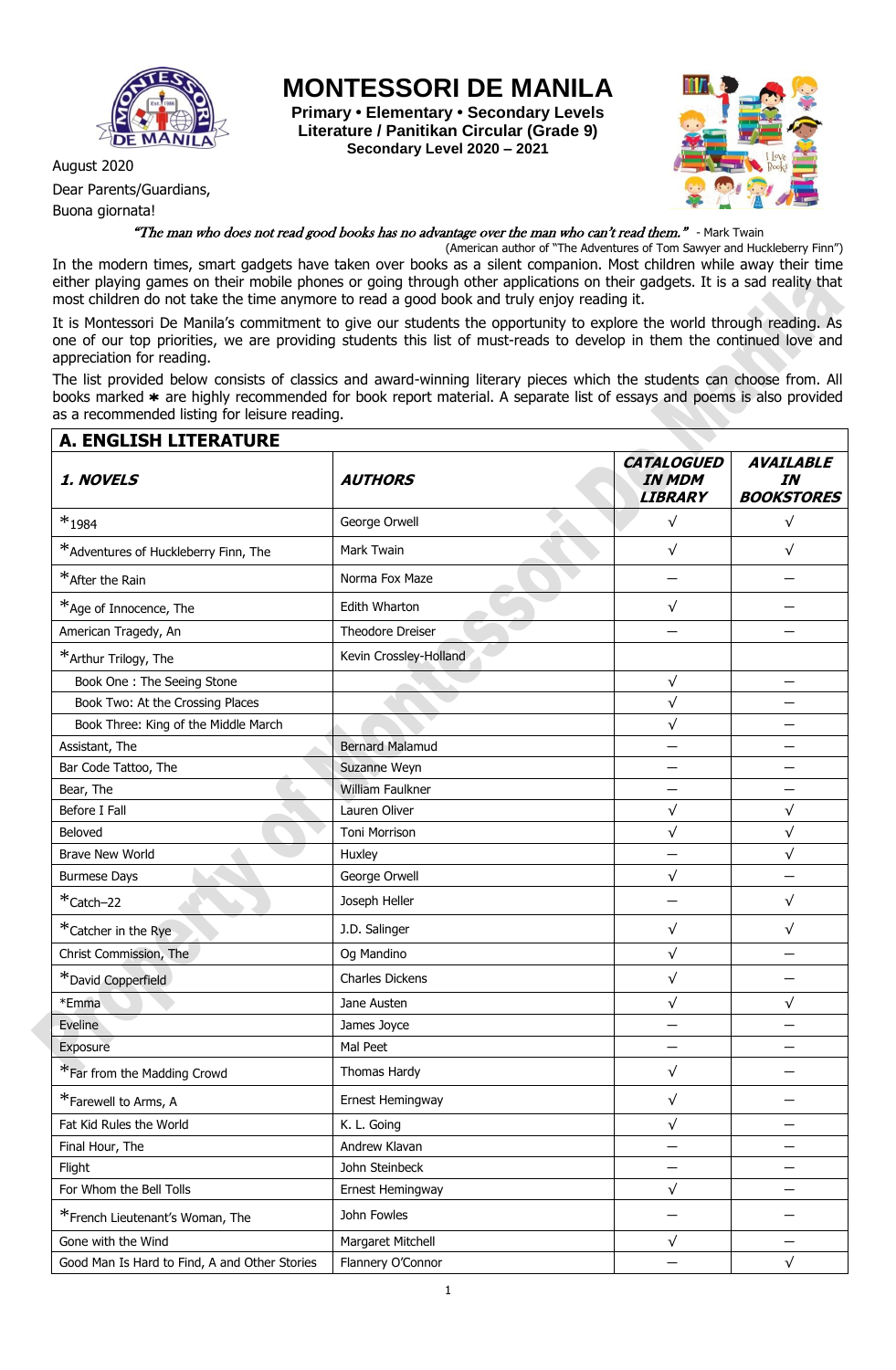|                                                                                      | Michelle Magorian      |            |            |
|--------------------------------------------------------------------------------------|------------------------|------------|------------|
| *Grapes of Wrath, The                                                                | John Steinbeck         | $\sqrt{}$  |            |
| *Great Gatsby, The                                                                   | F. Scott Fitzgerald    | $\sqrt{}$  | $\sqrt{}$  |
| *Hard Times                                                                          | Charles Dickens        | $\sqrt{}$  | $\sqrt{}$  |
| Help, The                                                                            | Kathryn Stockett       | $\sqrt{}$  | $\sqrt{}$  |
| Hollow Men, The                                                                      | T.S. Eliot             |            |            |
| Horse Whisperer, The                                                                 | Nicholas Evans         | $\sqrt{}$  |            |
| Hound of the Baskervilles                                                            | Sir Arthur Conan Doyle | $\sqrt{ }$ |            |
| Hour of Letdown, The                                                                 | E.B. White             |            |            |
| House Made of Dawn                                                                   | N. Scott Momaday       |            |            |
| House of Mirth, The                                                                  | Edith Wharton          | $\sqrt{ }$ |            |
| House on Mango Street, The                                                           | Sandra Cisneros        | $\sqrt{}$  | $\sqrt{}$  |
| How to Make an American Quilt                                                        | Whitney Otto           | $\sqrt{}$  |            |
| I Am Number Four                                                                     | Pittacus Lore          | $\sqrt{}$  | $\sqrt{ }$ |
| I Heard the Owl Call My Name                                                         | Margaret Craven        |            |            |
| Importance of Being Earnest, The                                                     | Oscar Wilde            |            | $\sqrt{}$  |
| In Another Country                                                                   | Ernest Hemingway       |            |            |
| *In Our Time                                                                         | Ernest Hemingway       |            |            |
| In the Region of Ice                                                                 | Joyce Carol Oates      |            |            |
| Invisible Man                                                                        | Ralph Ellison          | $\sqrt{}$  |            |
|                                                                                      |                        |            |            |
| *Jane Eyre                                                                           | Charlotte Bronte       | $\sqrt{}$  | $\sqrt{}$  |
| Killers, The                                                                         | Ernest Hemingway       |            |            |
| Kim                                                                                  | Rudyard Kipling        | $\sqrt{ }$ |            |
| King of the Bingo Game                                                               | Ralph Ellison          |            |            |
| Kingdom of the Golden Dragons                                                        | Isabel Allende         |            |            |
| *Le Morte d'Arthur                                                                   | <b>Thomas Malory</b>   | $\sqrt{}$  |            |
| *Light in August, The                                                                | William Faulkner       |            |            |
| Lord Jim                                                                             | Joseph Conrad          | $\sqrt{}$  |            |
| Lord of the Flies                                                                    | <b>William Golding</b> | $\sqrt{}$  | $\sqrt{}$  |
| *Lord of the Rings, The                                                              | J.R.R Tolkien          |            |            |
| a. The Fellowship of the Ring                                                        |                        | $\sqrt{ }$ |            |
| b. The Two Towers                                                                    |                        | $\sqrt{ }$ | $\sqrt{}$  |
| c. The Return of the King                                                            |                        | $\sqrt{}$  |            |
| *Magic Barrel, The                                                                   | <b>Bernard Malamud</b> |            |            |
| *Man Who Would Be King, The                                                          | Rudyard Kipling        |            |            |
| Markheim                                                                             | Robert Louis Stevenson |            |            |
| Martian Chronicles, The                                                              | Ray Bradbury           |            |            |
| Martyred                                                                             | Richard Kim            |            |            |
| Mayor of Casterbridge, The                                                           | Thomas Hardy           | $\sqrt{}$  |            |
| Mill on the Floss, The                                                               | George Eliot           | $\sqrt{ }$ |            |
| Minister's Black Veil, The                                                           | Nathaniel Hawthorne    | —          |            |
| <b>Moll Flanders</b>                                                                 | Daniel Defoe           | $\sqrt{ }$ |            |
| Moonstone, The                                                                       | <b>Wilkie Collins</b>  |            |            |
| <b>Native Son</b>                                                                    | <b>Richard Wright</b>  |            |            |
| Novels, 1920-1925: One Man's Invitation :1917,<br>Three Soldiers, Manhattan Transfer | John Dos Passos        |            |            |
| Old School                                                                           | <b>Tobias Wolff</b>    |            |            |
| Old Wive's Tale, The                                                                 | Arnold Bennett         |            |            |
| *Oliver Twist                                                                        | Charles Dickens        |            | $\sqrt{}$  |
| On the Road                                                                          | Langston Hughes        |            |            |
| Once and Future King, The                                                            | T.H. White             | $\sqrt{ }$ | $\sqrt{ }$ |
| *One Flew Over the Cuckoo's Nest                                                     | Ken Kesey              |            | $\sqrt{ }$ |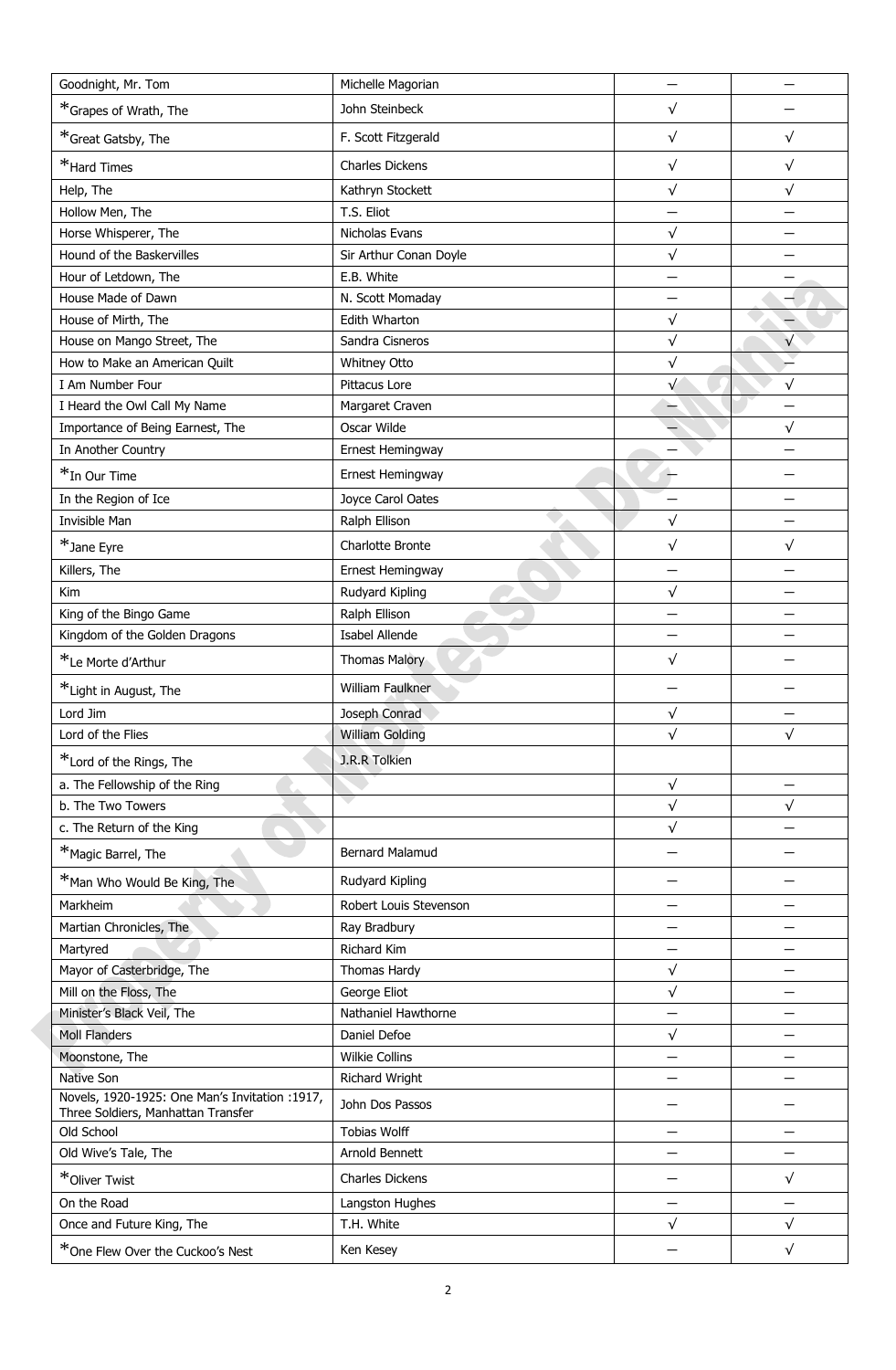| Outsiders, The                                     | S.E. Hinton              | $\sqrt{}$  | $\sqrt{}$ |
|----------------------------------------------------|--------------------------|------------|-----------|
| Ox-bow Incident                                    | Walter Van Tilburg Clark |            |           |
| Paper Covers Rock                                  | Jenny Hubbard            |            |           |
| Pearl, The                                         | John Steinbeck           | $\sqrt{}$  |           |
| *Pearl Harbor                                      | Nancy Holder             | $\sqrt{}$  |           |
| *Persuasion                                        | Jane Austen              | $\sqrt{}$  |           |
| *Pickwick Papers, The                              | <b>Charles Dickens</b>   | $\sqrt{}$  |           |
| *Picture of Dorian Gray, The                       | Oscar Wilde              | $\sqrt{}$  | $\sqrt{}$ |
| Power and the Glory, The                           | Graham Greene            |            |           |
| *Pride and Prejudice                               | Jane Austen              | $\sqrt{}$  |           |
| *Return of the Native, The                         | Thomas Hardy             |            |           |
| River Boy (1998 Carnegie Medal Winner)             | Tim Browler              | $\sqrt{}$  |           |
| Rocking Horse Winner, The                          | D.H. Lawrence            |            |           |
| $\ast_{\text{Roots}}$                              | Alex Hailey              |            |           |
| Samurai Shortstop                                  | Alan Gratz               |            |           |
| *Scarlet Letter, The                               | Nathaniel Hawthorne      | $\sqrt{}$  |           |
|                                                    |                          | $\sqrt{ }$ |           |
| Scarlet Pimpernel, The                             | <b>Baroness Orezy</b>    |            |           |
| Scary Beautiful                                    | Niki Burnham             |            |           |
| Sea Wolf, The                                      | Jack London              | $\sqrt{}$  |           |
| Separate Peace, A                                  | John Knowles             |            |           |
| *Short Happy Life of Francis                       | Ernest Hemingway         |            |           |
| Sisters, The                                       | Nancy Jensen             |            |           |
| Song of Solomon                                    | Toni Morrison            |            |           |
| *Sons and Lovers                                   | D.H. Lawrence            | $\sqrt{}$  |           |
| Star of Kazan, The                                 | Eva Ibbotson             | $\sqrt{}$  |           |
| Sterling Biographies The Roman Mysteries<br>Series | Caroline Lawrence        |            |           |
| *Strange Case of Dr. Jekyll and Mr. Hyde, The      | Robert Louis Stevenson   |            |           |
| *Tale of Two Cities                                | <b>Charles Dickens</b>   | $\sqrt{}$  | $\sqrt{}$ |
| *Their Eyes Were Watching God                      | Zora Neale Hurston       |            |           |
| To Kill a Mockingbird                              | Harper Lee               | $\sqrt{}$  | $\sqrt{}$ |
| <b>Tristam Shandy</b>                              | Laurence Sterne          |            |           |
| Victory                                            | Joseph Conrad            | $\sqrt{}$  |           |
| Walk Gently this Good Earth                        | Margaret Craven          |            |           |
| War of the Worlds, The                             | H.G. Wells               | $\sqrt{}$  |           |
| Way of All Flesh, The                              | Samuel Butler            |            |           |
| What I Saw and How I Lied                          | Judy Blundell            |            |           |
| White Darkness, The                                | Geraldine McCaughrean    | $\sqrt{}$  |           |
| Winesburg, Ohio                                    | Sherwood Anderson        | $\sqrt{}$  |           |
| Woman in White, The                                | <b>Wilkie Collins</b>    | $\sqrt{}$  |           |
| Women of Brewster Place, The                       | Gloria Naylor            |            |           |
| <b>Wuthering Heights</b>                           | Emily Brontë             | $\sqrt{}$  | $\sqrt{}$ |
| 2. SHORT STORIES / COLLECTIONS                     |                          |            |           |
| *Araby -(PRISM)                                    | James Joyce              |            |           |
| Astronomer, The                                    | John Updike              |            |           |
| *Cask of Amontillado, The                          | Edgar Allan Poe          |            |           |
| Complete Stories, The                              | Flannery O' Connor       |            | √         |
| Devil and Daniel Webster, The                      | Stephen Vincent Benet    |            |           |
| Enormous Radio, The                                | John Cheever             |            |           |
| Everything that Rises Must Converge                | Flannery O'Connor        |            |           |
| Harrison Bergeron                                  | Kurt Vonnegut            |            |           |
| Lottery, The                                       | Shirley Jackson          |            |           |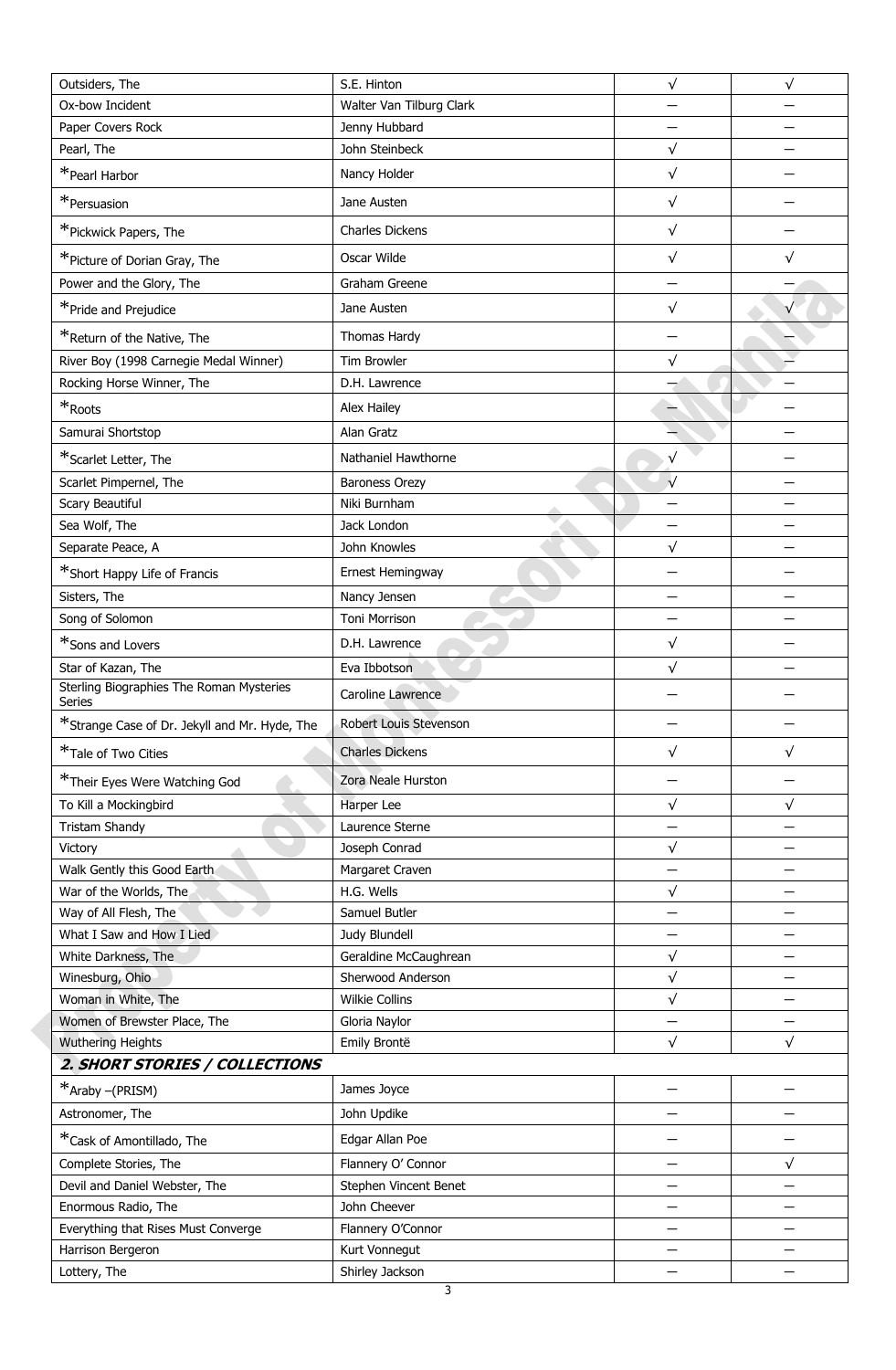| Mask of the Red Death, The                                  | Edgar Allan Poe           |           |                          |
|-------------------------------------------------------------|---------------------------|-----------|--------------------------|
| Secret Life of Walter Milty, The                            | James Thurber             |           |                          |
| *Sherlock Holmes: The Complete Novels and<br><b>Stories</b> | Sir Arthur Conan Doyle    | $\sqrt{}$ | √                        |
| Veil, The                                                   | Nathaniel Hawthorne       |           |                          |
| Worn Path, A                                                | Eudora Welty              |           |                          |
| *Young Goodman Brown, The                                   | Nathaniel Hawthorne       |           |                          |
| 3. POEMS / COLLECTIONS                                      |                           |           |                          |
| Complete Poems of Gerard Manley Hopkins,<br>The             | Gerard Manley Hopkins     |           |                          |
| Love Song of J. Alfred Prufock, The                         | T.S. Eliot                |           |                          |
| *Ode on a Grecian Urn                                       | John Keats                |           |                          |
| Poems of A. E. Houseman                                     | A. E. Houseman            |           |                          |
| Poems of Dylan Thomas, The                                  | Thomas Dylan              |           |                          |
| *Poetical Works of Elizabeth Barret Browning,<br>The        | Elizabeth Barret Browning |           |                          |
| Poetry of Robert Burns, The                                 | <b>Robert Burns</b>       |           |                          |
| Rime of the Ancient Mariner, The                            | Samuel Taylor Coleridge   |           |                          |
| Robert Browning's Poetry: Authoritative Texts,<br>Criticism | Robert Browning           |           |                          |
| Second Coming, The                                          | William Butler Yeats      |           |                          |
| 4. PLAYS / DRAMAS                                           |                           |           |                          |
| Androcles and the Lion                                      | George Bernard Shaw       |           |                          |
| Arms and the Man                                            | George Bernard Shaw       |           |                          |
| Caesar and Cleopatra                                        | George Bernard Shaw       |           |                          |
| Cocktail Party, The                                         | T.S. Eliot                |           |                          |
| *Doctor Faustus                                             | Christopher Marlowe       |           |                          |
| Family Reunion, The                                         | T.S. Eliot                |           |                          |
| Hay Fever                                                   | Noel Coward               |           |                          |
| *Julius Caesar                                              | Shakespeare               |           | $\sqrt{}$                |
| Lazarus Child, The                                          | <b>Robert Mawson</b>      | $\sqrt{}$ |                          |
| *Macbeth                                                    | Shakespeare               | $\sqrt{}$ | $\sqrt{}$                |
| Major Barbara                                               | George Bernard Shaw       |           |                          |
| Man for All Seasons, A                                      | <b>Robert Bolt</b>        |           | $\overline{\phantom{0}}$ |
| Merchant of Venice, The                                     | Shakespeare               | $\sqrt{}$ | $\sqrt{}$                |
| Miracle Worker, The                                         | William Gibson            |           |                          |
| Murder in the Cathedral                                     | T.S. Elliot               |           |                          |
| Ordinary People                                             | Judith Guest              |           |                          |
| Private Lives                                               | Noel Coward               |           |                          |
| Pygmalion                                                   | George Bernard Shaw       | $\sqrt{}$ |                          |
| Saint Joan                                                  | George Bernard Shaw       |           |                          |
| School for Scandal, The                                     | Richard B. Sheridan       |           |                          |
| Under Milkwood: A Play for Voices                           | Dylan Thomas              |           |                          |
| Way of the World, The                                       | William Congreve          |           |                          |
| 5. ARTICLES / SPEECHES / ESSAYS / OTHERS                    |                           |           |                          |
| *Autobiography and Other Writings                           | Benjamin Franklin         | $\sqrt{}$ | $\sqrt{}$                |
| Blood, Toil, Tears and Sweat                                | Winston Churchill Aldous  |           | $\sqrt{}$                |
| Exodus                                                      | James Baldwin             |           |                          |
| From Stettin in the Baltic to Trieste                       | Winston Churchill         |           |                          |
| Grave, The                                                  | Katherine Anne Porter     |           |                          |
| *Hiroshima                                                  | John Hersey               |           |                          |
| Modest Proposal, A                                          | Jonathan Swift            |           |                          |
| When the Legends Die                                        | Hal Borland               |           |                          |
|                                                             |                           |           |                          |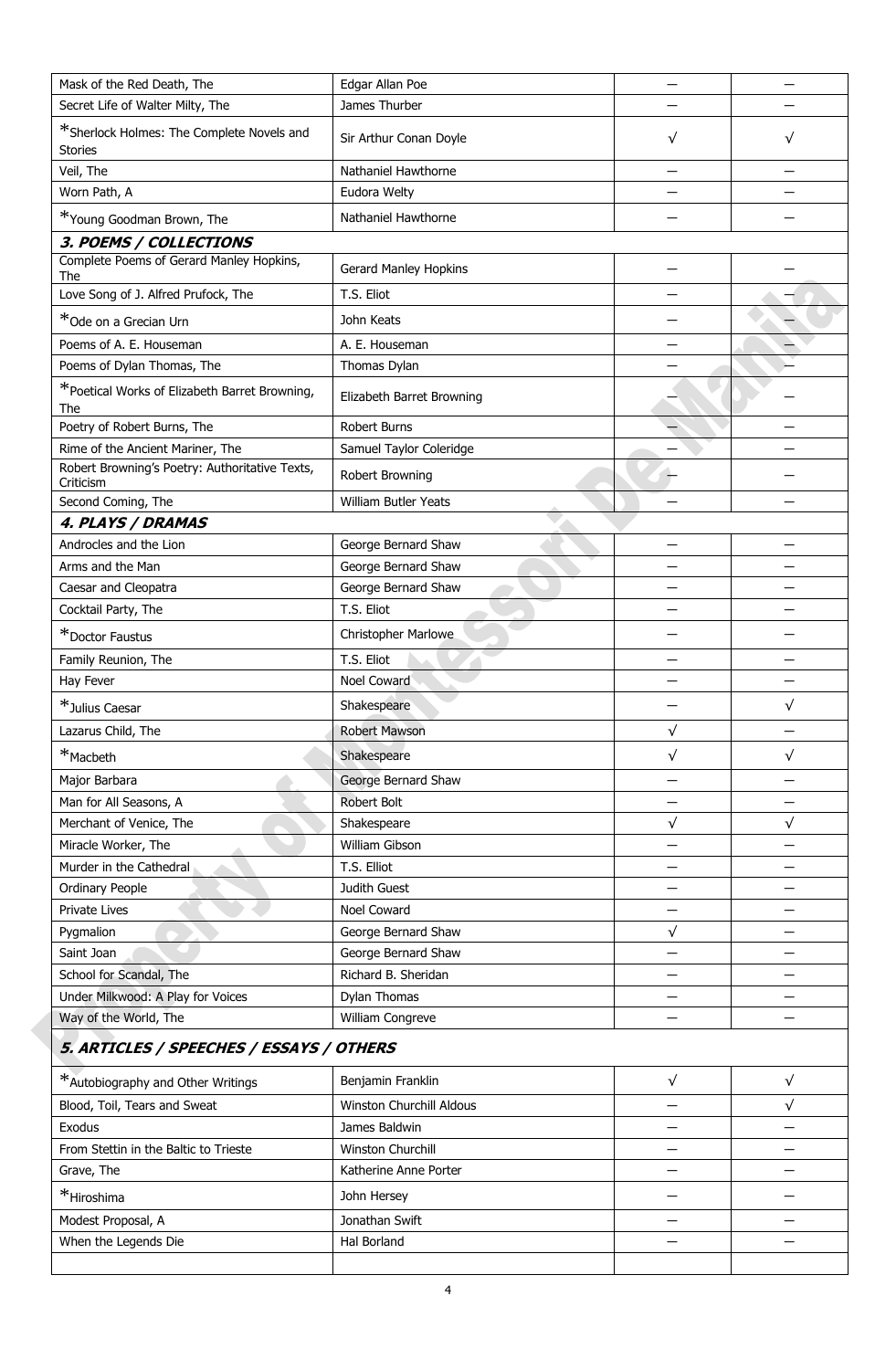| <b>B. PANITIKAN</b>                        |                           |              |  |
|--------------------------------------------|---------------------------|--------------|--|
| <b>Aklat</b>                               | <b>MAY-AKDA</b>           |              |  |
| 50 Kwentong Ginto ng 50 Batikang Kwentista | Pedrito Reyes             | v            |  |
| Ama                                        | Lazaro Francisco          | ٦            |  |
| Anak ng Lupa                               | Domingo Landicho          | V            |  |
| Ang Bukang Liwayway sa Aking Inang Bayan   | Carlos J. Etivac          |              |  |
| Ang Kapalaran                              | Zoilo Galang              |              |  |
| Anino ng Kahapon                           | Francisco Lacsamana       |              |  |
| Daluyong                                   | Lazaro Francisco          |              |  |
| Dekada '70                                 | Lualhati Bautista         | $\mathbf{v}$ |  |
| Dugo sa Bukang Liwayway                    | Rogelio Sicat             | $\mathbf{v}$ |  |
| Isang Babae sa Panahon ng Pagbabangon      | Efren Abueg               |              |  |
| Lalaki sa Dilim                            | Benjamin Pascual          | V            |  |
| Walong Kwento ng Pag-ibig                  | Teresita Manaloto-Magnaye |              |  |

Online sellers who also carry good book titles are: [https://booksforless.ph/,](https://booksforless.ph/) [https://www.fullybookedonline.com/,](https://www.fullybookedonline.com/) [https://www.nationalbookstore.com/,](https://www.nationalbookstore.com/) [https://press.up.edu.ph/store/,](https://press.up.edu.ph/store/) [ateneo.edu/ateneopress,](http://ateneo.edu/ateneopress) [https://www.anvilpublishing.com/,](https://www.anvilpublishing.com/) [https://biblio.ph/,](https://biblio.ph/) [porchreader.com,](http://porchreader.com/) [https://www.omniana.com.ph/,](https://www.omniana.com.ph/) [https://www.cebookshop.com/,](https://www.cebookshop.com/) [https://adarna.com.ph/,](https://adarna.com.ph/) [https://shop.vibalgroup.com/.](https://shop.vibalgroup.com/)

Most of these are award-winning books and any of these are also excellent for recreation reading and as part of one's personal library.

Please note that reading/selecting pocketbooks such as **Glee**, **Game of Thrones**, **Hunger Games**, **Princess Diaries**, **Stephenie Mayer's Twilight Series**, **Animorphs**, **Sweet Valley High**, **R.L. Stine's Fear Street**, **Goosebumps Stories**, **Blue Bloods Series**, **The Vampire Diaries**, **Divergent Series by Veronica Roth**, **Percy Jackson Series**, **J.K. Rowling's Harry Potter Series**, **novels by Haruki Murakami**, and others will not be accepted as book reports as they are not regarded as fine literature.

Reading is the most basic yet the most important skill of all. Let us allow our children to exercise this to enhance their knowledge and reading comprehension, which help them with their understanding of their lessons in school and of the world.

As growing individuals, they need outlets for their imagination. Let books help them discover the good things that are instilled in the world, thus, making them wiser and more capable human beings.

**To borrow books from the MDM library, please email:**

Ms. Bel Buenaventura: [ms.bel@montessoridemanila.edu.ph](mailto:ms.lhen@montessoridemanila.edu.ph)

**Library books for leisure reading will be posted on the school website at [www.montessoridemanila.edu.ph](http://www.montessoridemanila.edu.ph/) . Student borrowers may borrow two (2) books at a time, good for 5 days. Books will be disinfected prior to pick-up and after return.**

*"A good book is the precious lifeblood of a master spirit, embalmed and treasured upon purpose to a life*  **beyond life."** John Milton, 17th century English poet and author of "Paradise Lost" and "Paradise Regained"

*"There are many little ways to enlarge your child's world. Love of books is the best of all."* – Jacqueline Kennedy Onassis, former First Lady of the United States (1961-1963)

> *"Great books help you understand, and they help you feel understood."* John Green, American author, vlogger, writer, producer, actor, and editor